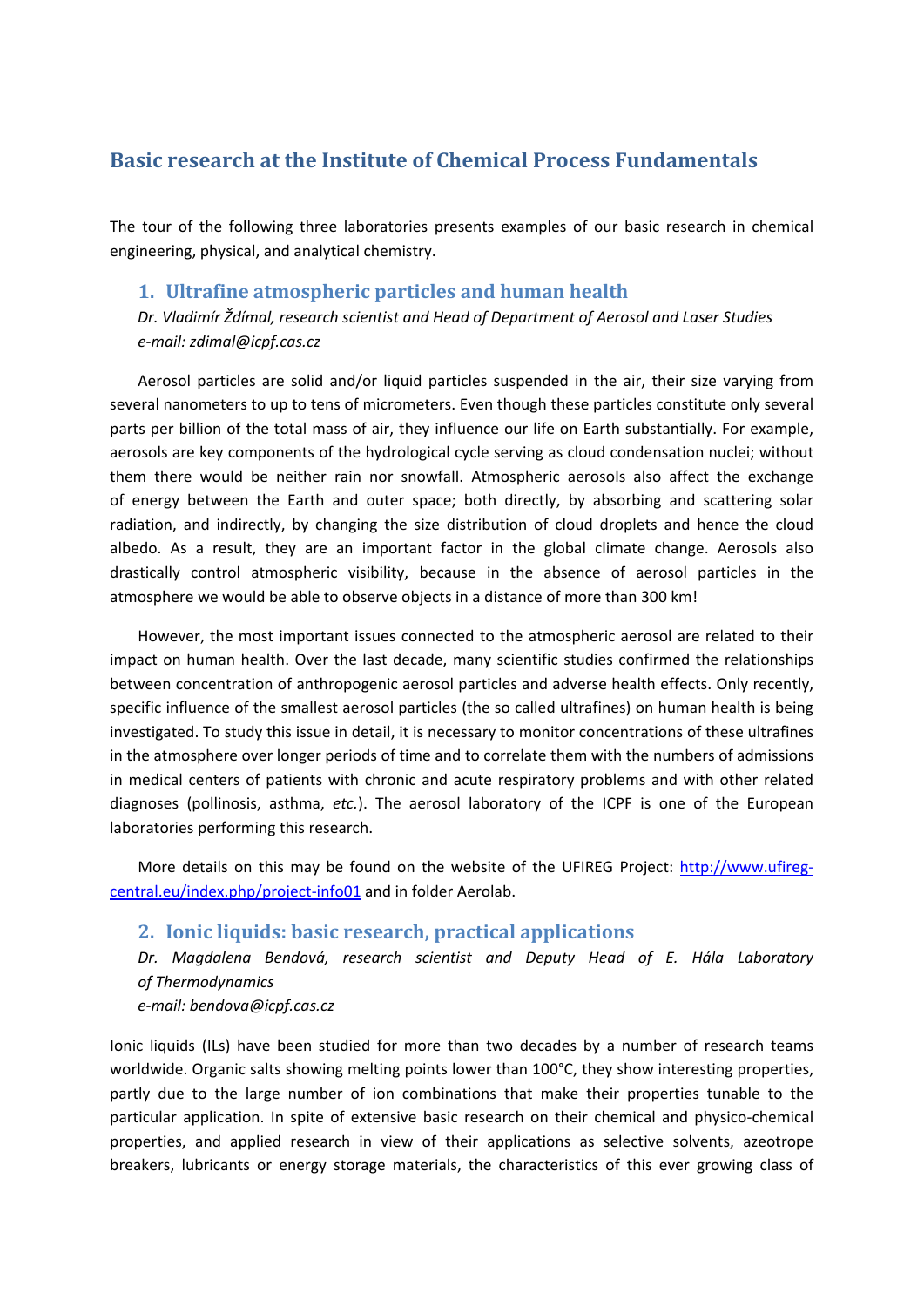compounds still remain unexplored to a large extent. For instance, knowledge of heat capacity is necessary for any heat balance optimization. In mixtures, the extent to which liquids mix may help set the liquid operation range in applications requiring the use of co-solvents. Data on solubility of ionic liquids in water, 1-octanol and the partitioning coefficient octanol-water  $(K_{ow})$  lead us to an estimate of their hydrophobicity and their tendency to bioaccumulation.

For this reason, we address the experimental studies of thermodynamic properties of pure ionic liquids and their mixtures with molecular solvents. At the heart of our research is the investigation of liquid‐liquid equilibria in binary and multicomponent mixtures of ionic liquids with molecular solvents by various experimental methods. Using differential scanning calorimetry, we study heat capacity and phase transitions of pure compounds and mixtures. The experimental data are then not only interpreted in view of the practical applications of ionic liquids but we also try to understand the influence of the structure of the constituting ions on the studied properties.

## *Stanislav Pařez, Ph.D. student at E. Hála Laboratory of Thermodynamics*

Phenomena at solid‐liquid interfaces play an important role in physics, chemistry, biology, engineering, electrochemistry, geophysics as well as daily life. Among numerous examples, let us mention heterogeneous or photo‐ catalysis, function of biological membranes, electrochemical cells, corrosion and environment preserving applications. The specific behaviour of liquids, or generally fluids, is caused by the interaction with the solid phase. The introduction of the surface forces gives rise to new phenomena that are quite unexpected on the basis of our knowledge acquired from bulk systems. These include new kinds of phase transitions, *e.g.* capillary condensation, layering, wetting, as well as altering dynamical and transport properties of fluids, *e.g.* space dependence of diffusivity and viscosity. However, properties of fluids at interfaces are very difficult to study from a purely experimental perspective, making molecular simulations an attractive alternative, and in some cases the only feasible, tool.

### *Dr. Martin Lísal, research scientist and Head of E. Hála Laboratory of Thermodynamics*

Applications such as gas storage, gas separation, nanoparticle synthesis and supported ionic liquid phase catalysis depend upon the interaction of different species with the ionic liquid/gas surface. Potential of these applications cannot be fully exploit without molecular‐level insight into the surface structure and properties. The key is to develop understanding of the ionic liquid/gas surface structure and the interaction of solutes and gas phase probes with the surface. Generally, physical properties such as density, dielectric constant, solubility or diffusion changes abruptly, yet continuously, in the vicinity of a liquid/gas interface from the value characteristic of one phase to that of the other phase. The molecules located at the interface thus experience a markedly different local environment with respect to the bulk phase. A complementary approach to laboratory experiments can be provided by molecular modelling. The molecular modelling can be used to predict interfacial properties at fluid‐fluid interfaces involving ILs; greatly reducing the amount of experimental work and increasing the fundamental understanding of the systems. The art of molecular simulations includes the development of molecular force fields required as input into simulations, and molecular dynamics simulations of particular systems.

More details in folder EHLT‐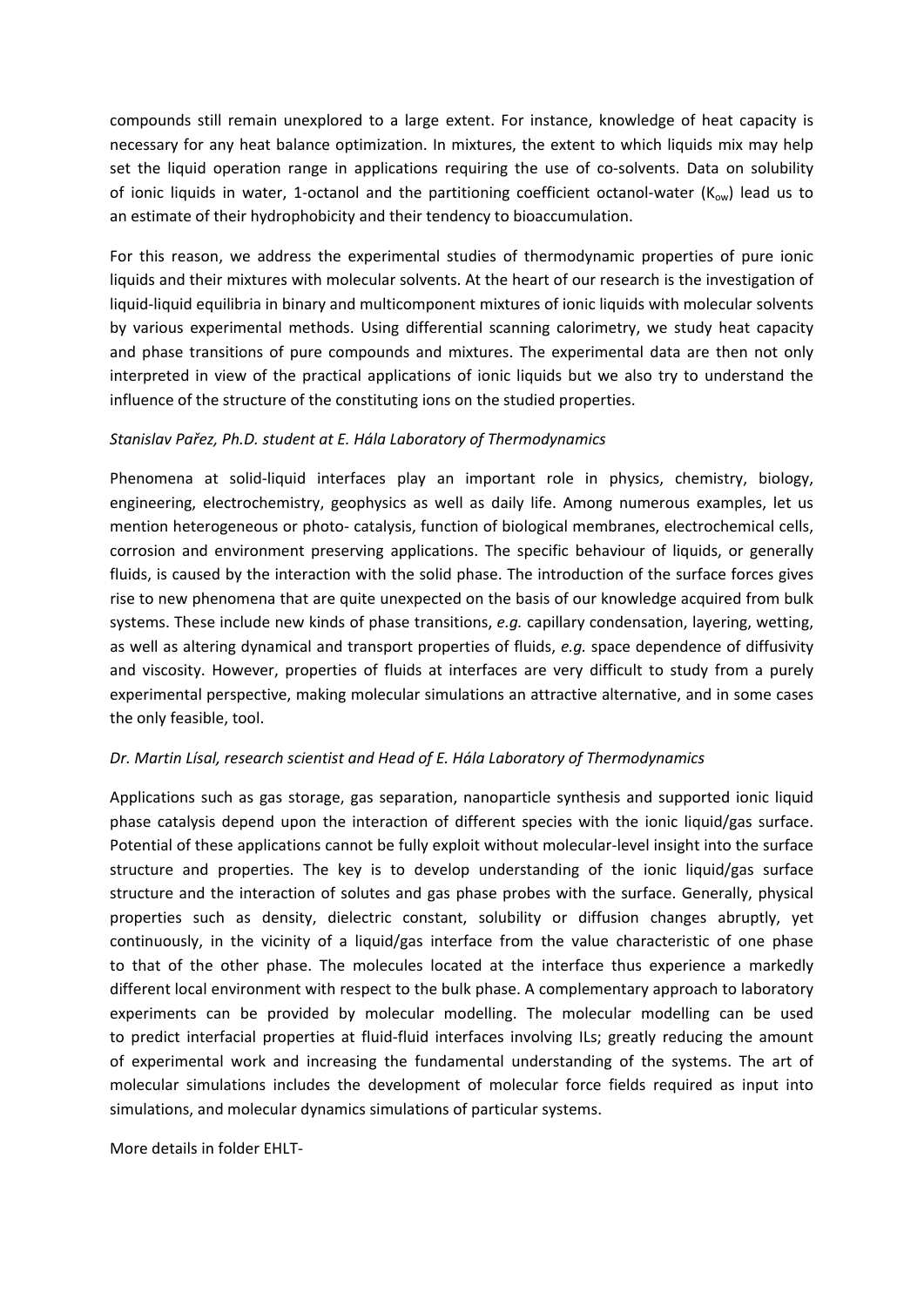# **3. LC‐NMR in the Czech Republic**

*Dr. Jan Sýkora, research scientist and Head of Department of Organic Synthesis and Analytical Chemistry*

*e‐mail: sykora@icpf.cas.cz*

The HPLC‐NMR experimental technique is extensively used worldwide and finds use in the analysis of *e.g.* natural extracts, pharmaceuticals and their metabolites in bodily fluids. In 2001, an HPLC‐NMR hyphenated instrument was installed in our laboratory as well, as the only one of its kind in the Czech Republic.

In the central LC-NMR laboratory, we focus on the analysis of complex reaction mixtures, and on the isolation/identification of the required products. The LC‐NMR technique is particularly helpful in separating unstable compounds or compounds that don't absorb in the UV range. The LC‐NMR is also useful in cases of insufficient separation and co-elution of some of the studied compounds. In this respect we help analyze the rich plant extracts provided by the supercritical  $CO<sub>2</sub>$  extractions. On the other hand the GPC‐NMR experiments bring valuable information in various polymer studies. The LC-1H{29Si} NMR enabled us to get a new insight on the analysis of various polysiloxane products and plays also a key role in the analysis of polysilane chains.

More details in folder NMR.

# **Applied research at the Institute of Chemical Process Fundamentals**

The tour of the following three laboratories presents examples of our applied research in chemical engineering.

## **1. Microreactors – LEGO for chemical engineers**

*Dr. Jiří Křišťál, research scientist and Deputy Head of Department of Separation Processes e‐mail: kristal@icpf.cas.cz*

A microreactor is not a pocket size nuclear plant. On the contrary, microreactors are inherently safe devices for production of even very dangerous substances such as the highly explosive nitroglycerin. In general, microreactors can be described as chemical reactors with a high surface-to-volume ratio and characteristic dimension lower than 1 mm. Thanks to these features microreactors are suitable for complicated reactions that require a highly accurate control of local process conditions, *i.e.* of temperature and pressure. In some cases, microreactors enable us to carry out reactions that are extremely difficult or even impossible to implement in conventional batch systems. Among other assets of microreactors their flexibility, modularity, and easier scale up may be cited. All in all, microreactor technology is a new promising way of decreasing costs and of the environmental impact while increasing the efficiency and sustainability in chemical industry.

In our laboratory, we will show you a modular LEGO‐like microreaction system with which you can assemble a small chemical plant on a lab bench.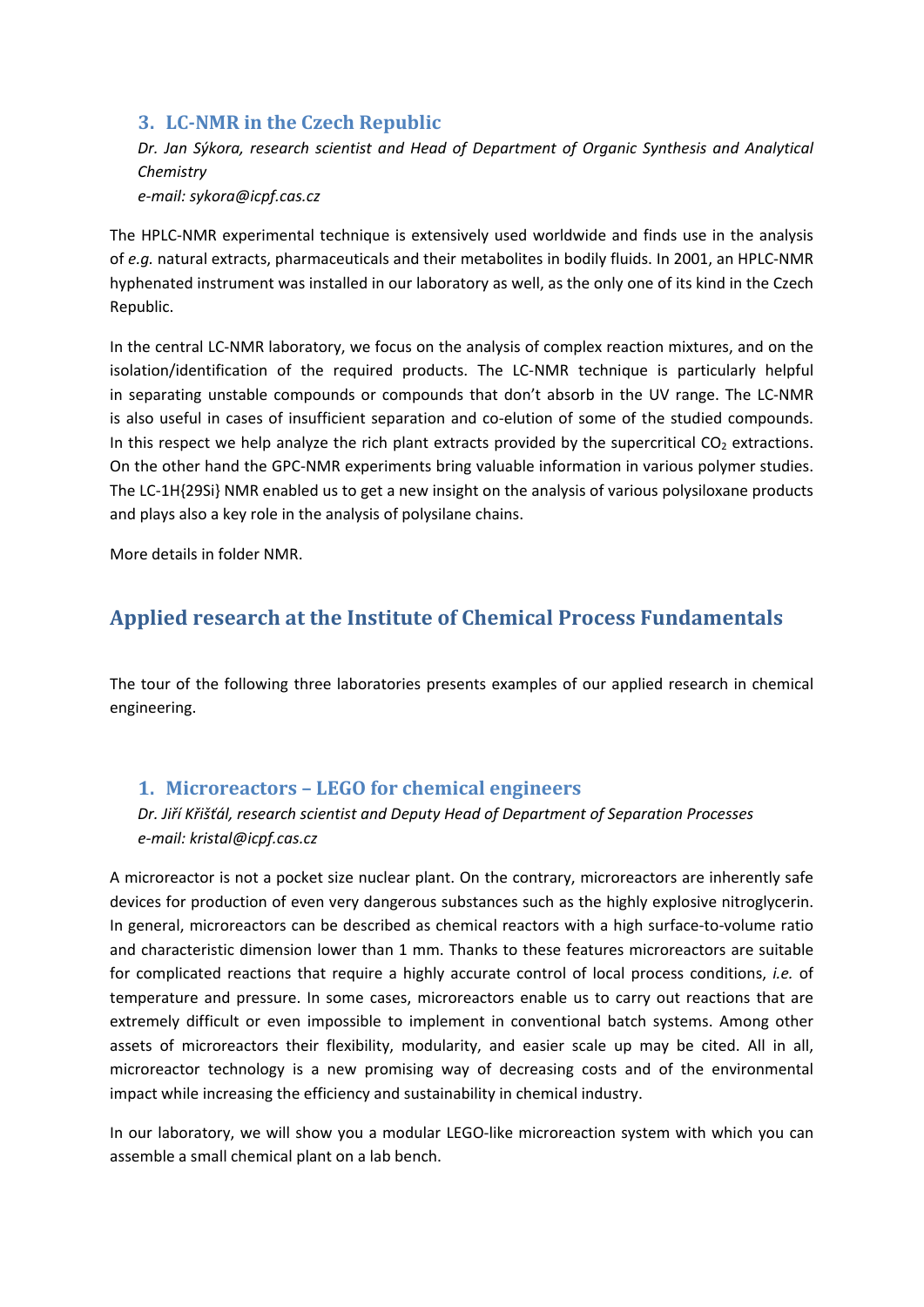More details in folder Microreactors\_LEGO.

## **2. Environmental Process Engineering Laboratory**

*Assoc. Prof. Dr. Karel Svoboda, research scientist, Environmental Process Engineering Laboratory e‐mail: svoboda@icpf.cas.cz*

### **Equipment (experimental units)**

The laboratory is equipped with two experimental facilities for combustion and gasification processes in fluidized bed and spouted bed. Maximum operational temperature is 1000 °C. One experimental facility has internal diameter 93 mm and height above the gas distributor 105 cm. The other apparatus with spouted fluidized bed has internal diameter in the lower part 51 mm and diameter 99 mm in the upper part. The overall height of the apparatus is 220 cm. Both experimental units are equipped with external electrical heating, inlet gas preheating, cyclone and by optional further filter for removal of dust particles.

### **Experimental studies**

## *Fluidized bed gasification of coal, biomass, waste and co‐gasification of coal with biomass and/or waste.*

Material (fuel) for gasification is in the form of solid particles, liquid, or suspension.

Influence of operational conditions (temperature, fluidized bed material, fuel properties and gasification medium) on properties, composition and purity of producer gas is studied. The available analytical devices (IR analyzers, gas chromatography analyses) enable us to carry out detailed analyses of fuel gas including the speciation of sulfur compounds (H<sub>2</sub>S, COS, thiophene etc.). Depending on the overall purpose of experimental measurements analyses of HCL, HF and  $NH<sub>3</sub>$ contents in fuel gas are also possible. Experimental studies can serve for testing the influence of primary and secondary measures (*e.g.* high temperature gas cleaning) on the fuel gas purity (content of tar compounds, H2S, NH3, HCl *etc.*).

### *Fluidized bed combustion of coal, biomass, waste (including sewage sludge)*

Study of emissions of NOx, N2O, SOx, CO, heavy metals and selected POP (*e.g.* PCDD, PAH). Study of operational conditions and presence of additives based on calcium and magnesium compounds on emissions and their interrelations.

Study of modern combustion processes with recirculation of flue gas and oxygen (oxy-fuel combustion). Influence of oxy-fuel combustion conditions and oxygen enrichment on emissions, on SNCR (selective non-catalytic reduction of  $NO<sub>x</sub>$ ) by ammonia, and on desulfurization by limestone addition.

Modeling of processes in fluidized bed combustion, gasification, removal of pollutants *etc.*

More details in folder Envilab.